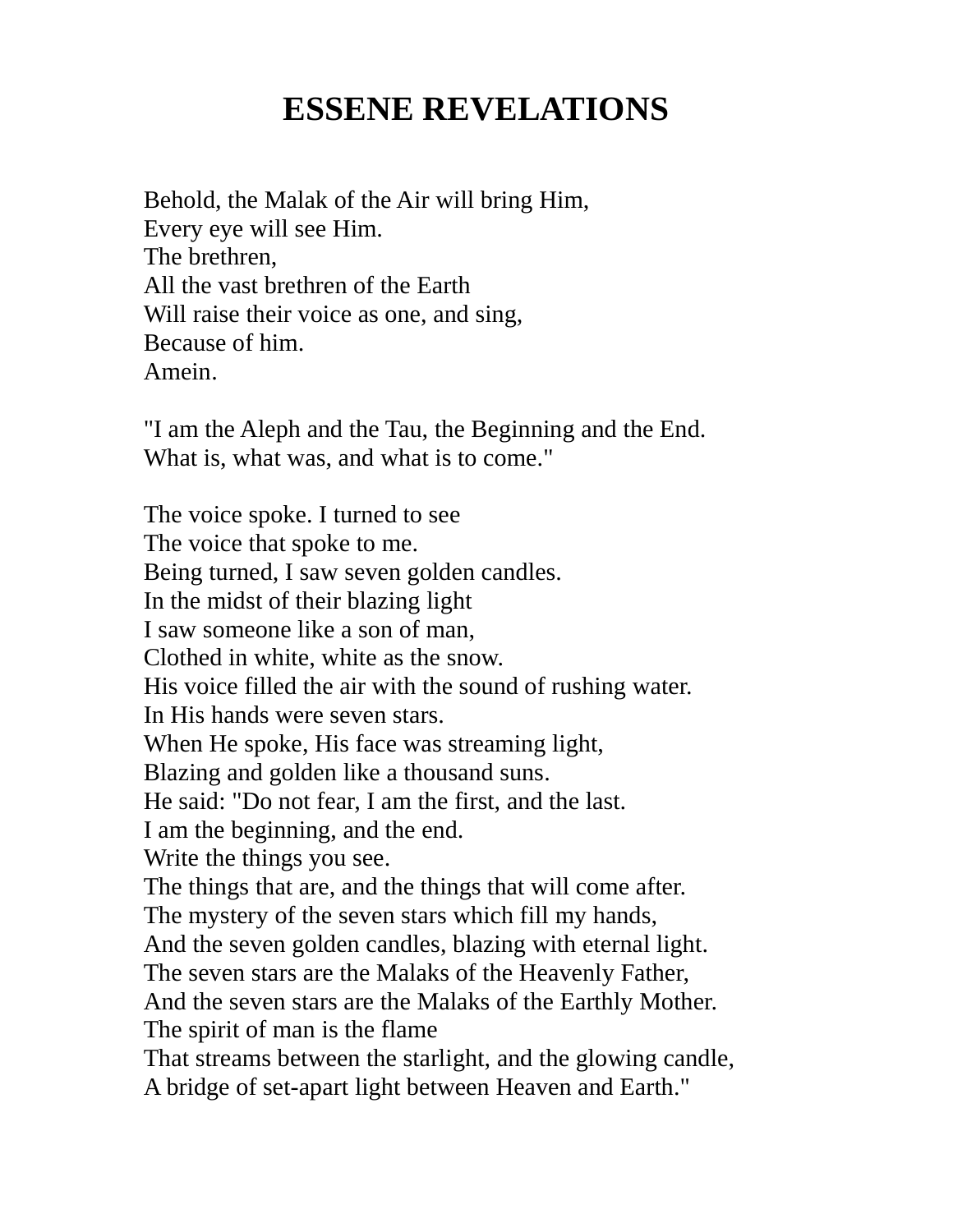These things said He who held the seven stars in His hands, Who walked within the flames of the seven golden candles. He that has an ear, let him hear what the spirit said: To him who overcomes I will allow to eat from the tree of life, That stands in the middle of the shining paradise of Yahweh.

I looked, and behold, A door was opened in heaven. A voice which sounded from all sides, like a trumpet, Spoke to me: Come up here. I will show you things which must be hereafter.

And immediately I was there, in spirit, At the threshold of the open door. I entered through the open door Into a sea of blazing light. In the midst of the blinding ocean of radiance was a throne, And on the throne sat one whose face was hidden. There was a rainbow around about the throne, Which looked like emerald. Round about the throne were thirteen seats. I saw thirteen elders sitting upon the seats, Clothed in white garments, Their faces hidden by swirling clouds of light. Seven lamps of fire burned before the throne, The fire of the Earthly Mother. Seven stars of heaven shone before the throne, The fire of the Heavenly Father. Before the throne Was a sea of glass like crystal. Reflected within it Were all the mountains and valleys of the Earth, And all the creatures abiding there. The thirteen elders bowed down before the splendor of Him Who sat upon the throne, whose face was hidden. Rivers of light streamed from their hands, one to the other.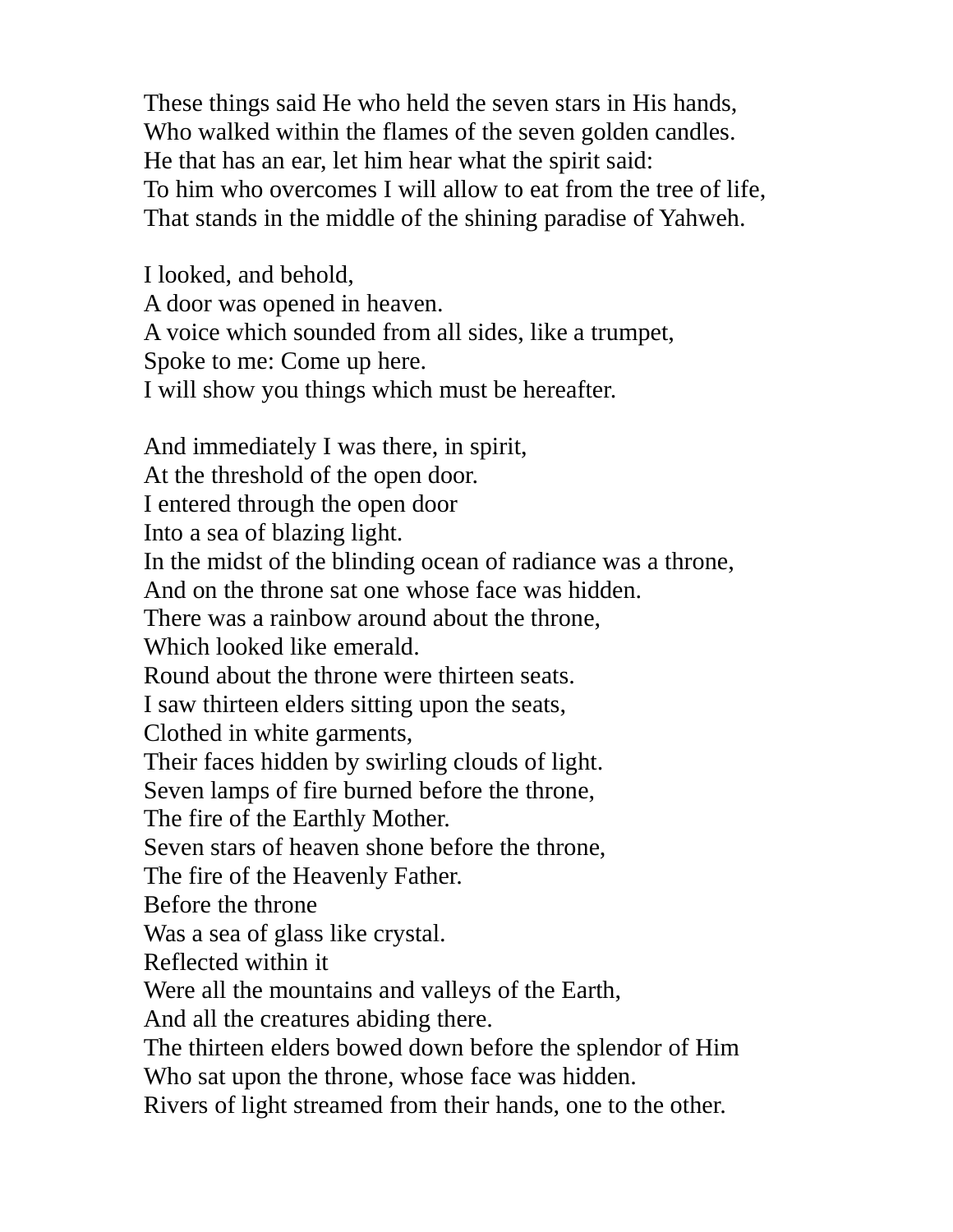They cried: Set-apart, set-apart, set-apart. Master Yahweh Almighty, Who was, is, and is to come. You are worthy, O Master, To receive glory, honor, and power, For you created all things. Then I saw in the right hand Of Him who sat on the throne, A book written within, and on the back, Sealed with seven seals. I wept, because the book could not be opened, Nor was I able to read what was written there. One of the elders said to me: Do not weep. Reach out your hand, and take the book. I reached out my hand, and touched the book. Behold, the cover lifted. My hands touched the golden pages. My eyes beheld the mystery of the seven seals.

I beheld, and I heard the voice of many malaks Round about the throne, The number of them was ten thousand times ten thousand. Thousands of thousands, saying with a loud voice: All glory, wisdom, strength, And power, forever and ever, To Him who will reveal the Mystery of Mysteries. I saw the swirling clouds of golden light Stretching like a fiery bridge between my hands, And the hands of the thirteen elders, And the feet of Him who sat on the throne, Whose face was hidden.

I opened the first seal. I saw, and beheld the Malak of the Air. Between her lips flowed the breath of life. She knelt over the earth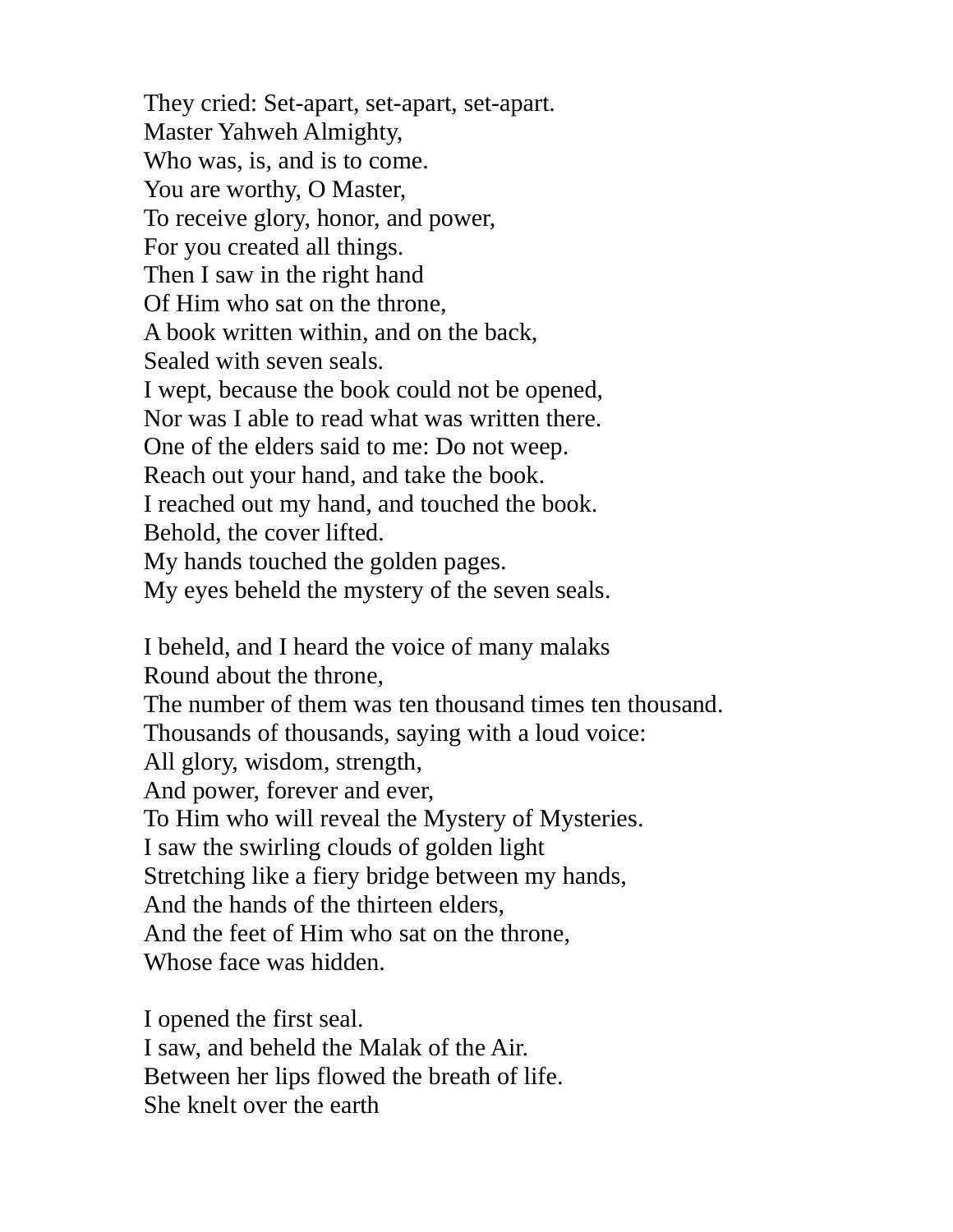And gave to man the winds of wisdom, And man breathed in. When he breathed out, the sky darkened, The sweet air became fetid, And clouds of evil smoke hung low over all the earth. I turned my face away in shame.

I opened the second seal. I saw, and beheld the Malak of the Water. Between her lips flowed the water of life. She knelt over the Earth And gave to man an ocean of love. Man entered the clear and shining waters. When he touched the water, the clear streams darkened, The crystal waters became thick with slime, The fish lay gasping in the foul blackness, And all the creatures died of thirst. I turned my face away in shame.

I opened the third seal. I saw and beheld the Malak of the Sun. Between her lips flowed the light of life. She knelt over the earth And gave to man the Fires of Power. The strength of the Sun entered the heart of man. He took the power, and made with it a false sun. He spread the fires of destruction, Burning the forests, Laying waste the green valleys, Leaving only charred bones of his brothers. I turned away in shame.

I opened the fourth seal. I saw, and beheld the Malak of Joy. Between her lips flowed the music of life. She knelt over the Earth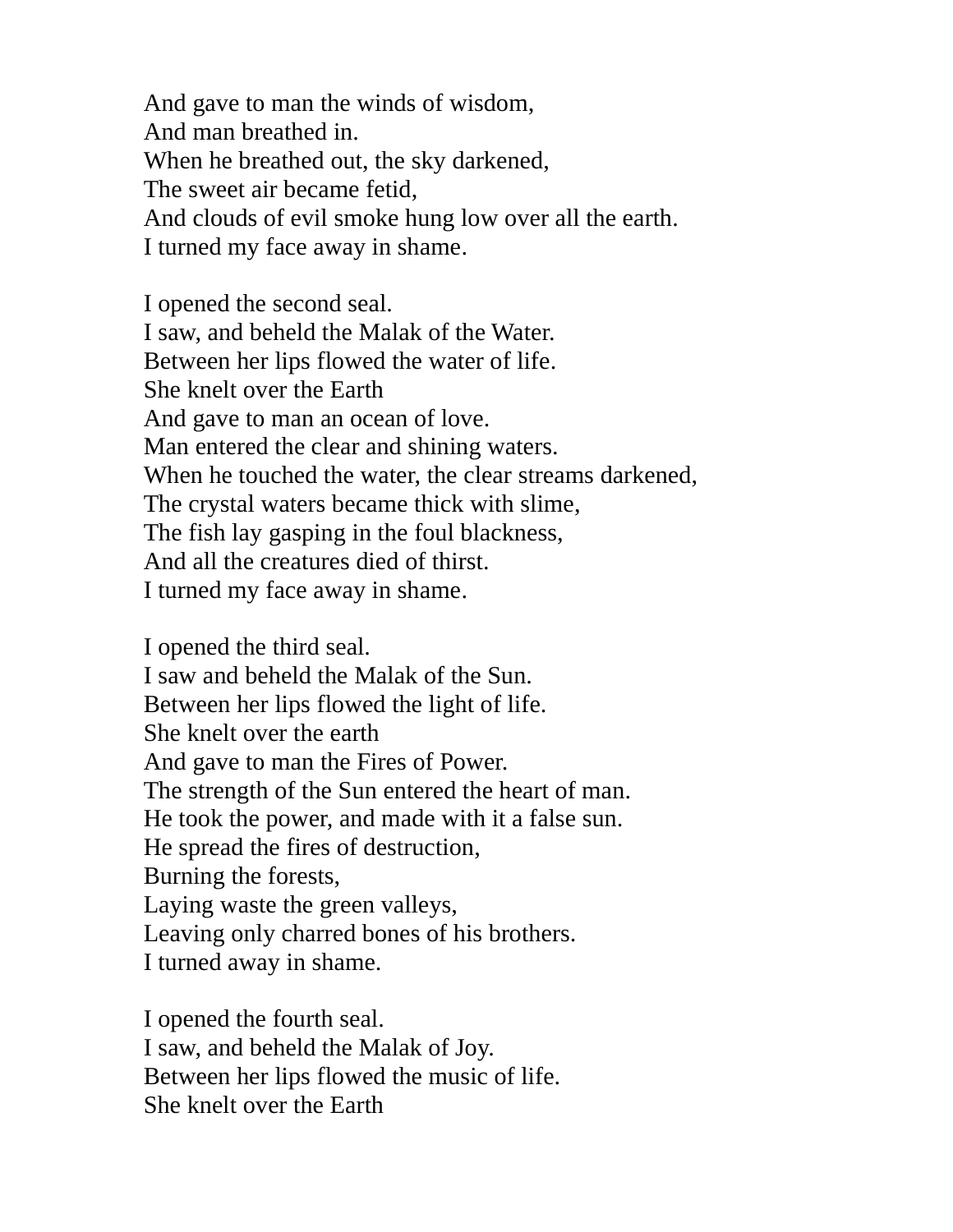And gave to man the song of peace. Peace and joy, like music, Flowed through the soul of man. But he heard only the harsh discord of sadness and discontent. He lifted up his sword And cut off the heads of the singers. I turned my face away in shame.

I opened the fifth seal. I saw, and beheld the Malak of Life. Between her lips Flowed the holy alliance between Yahweh and Man. She knelt over the Earth And gave to man the gift of Creation. Man created a sickle of iron in the shape of a serpent, And the harvest he reaped was of hunger and death. I turned my face away in shame.

I opened the sixth seal. I saw, and beheld the Malak of the Earth. Between her lips flowed the river of eternal life. She knelt over the Earth And gave to man the secret of eternity. She told him to open his eyes And behold the mysterious Tree of Life in the Endless Sea. But man lifted up his hand, put out his own eyes, And said there is no eternity. I turned my face away in shame.

I opened the seventh seal.

I saw, and beheld the Malak of the Earthly Mother. She brought with her a message of blazing light From the throne of the Heavenly Father. This message was for the ears of Man alone, He who walks between the Earth and Heaven, And into the ear of man was whispered the message.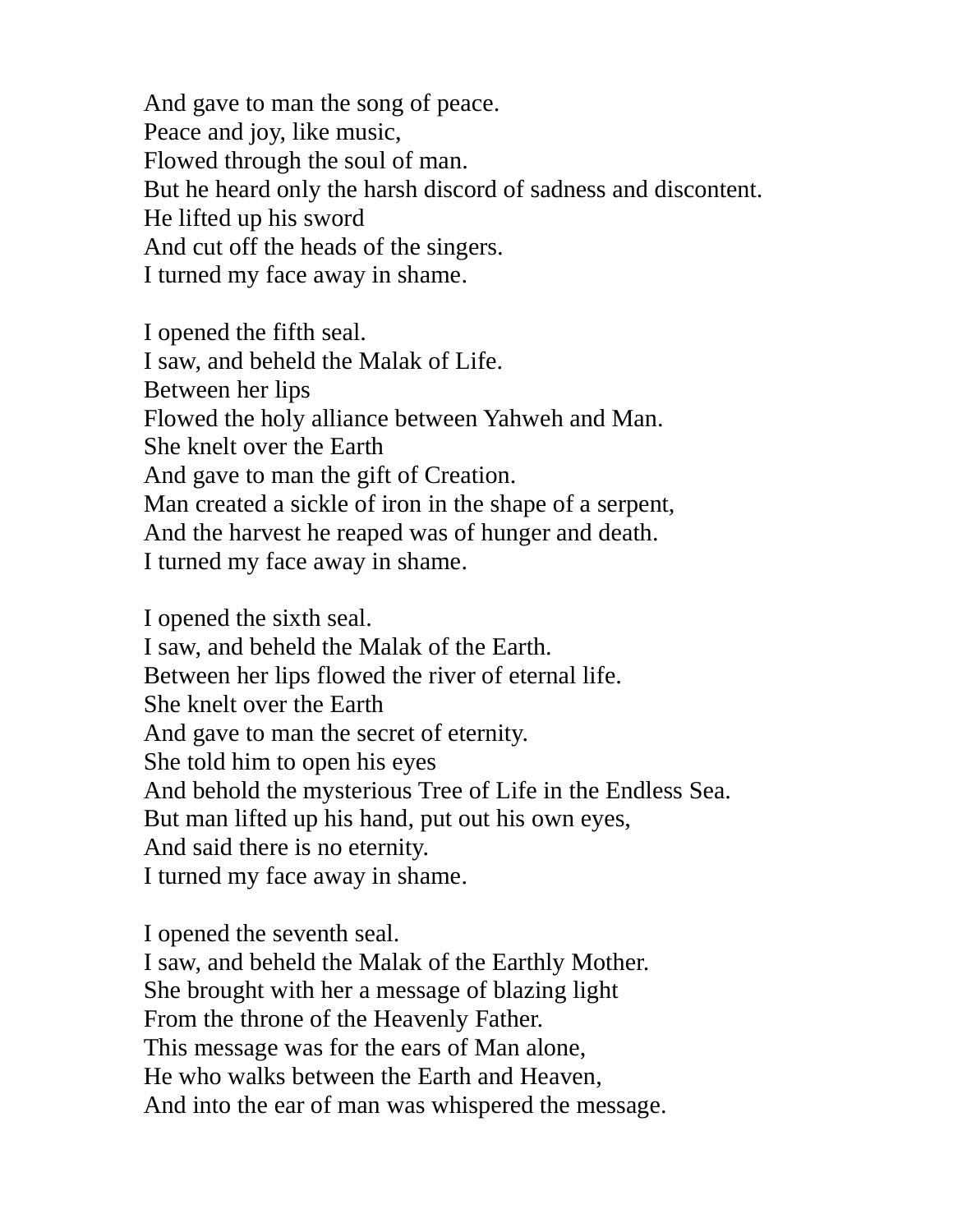He did not hear.

I did not turn away my face in shame. Lo, I reached out my hand to the wings of the malak, And turned my voice to heaven, saying: Tell me the message. I would eat of the fruit Of the Tree of Life that grows in the Sea of Eternity.

The malak looked upon me with great sadness, And there was silence in Heaven.

Then I heard a voice,

Which was like the voice that sounded like a trumpet, Saying: O Man, would you look upon the evil you did When you turned your face away from the throne of Yahweh? When you did not make use of the gifts Of the seven Malaks of the Earthly Mother, And the seven malaks of the Heavenly Father?

A terrible pain seized me. I felt within me the souls of all those Who had blinded themselves, So as to see only their own desires of the flesh. I saw the seven malaks who stood before Yahweh, And to them were given seven trumpets. Another malak came and stood at the altar, Having a golden censer. There was given to him much incense, That he should offer it with the prayers of all the malaks Upon the golden alter that was before the throne.

The smoke of the incense ascended up before Yahweh Out of the malak's hand. The malak took the censer, Filled it with fire of the altar, And cast it onto the Earth. There were voices and thunderings,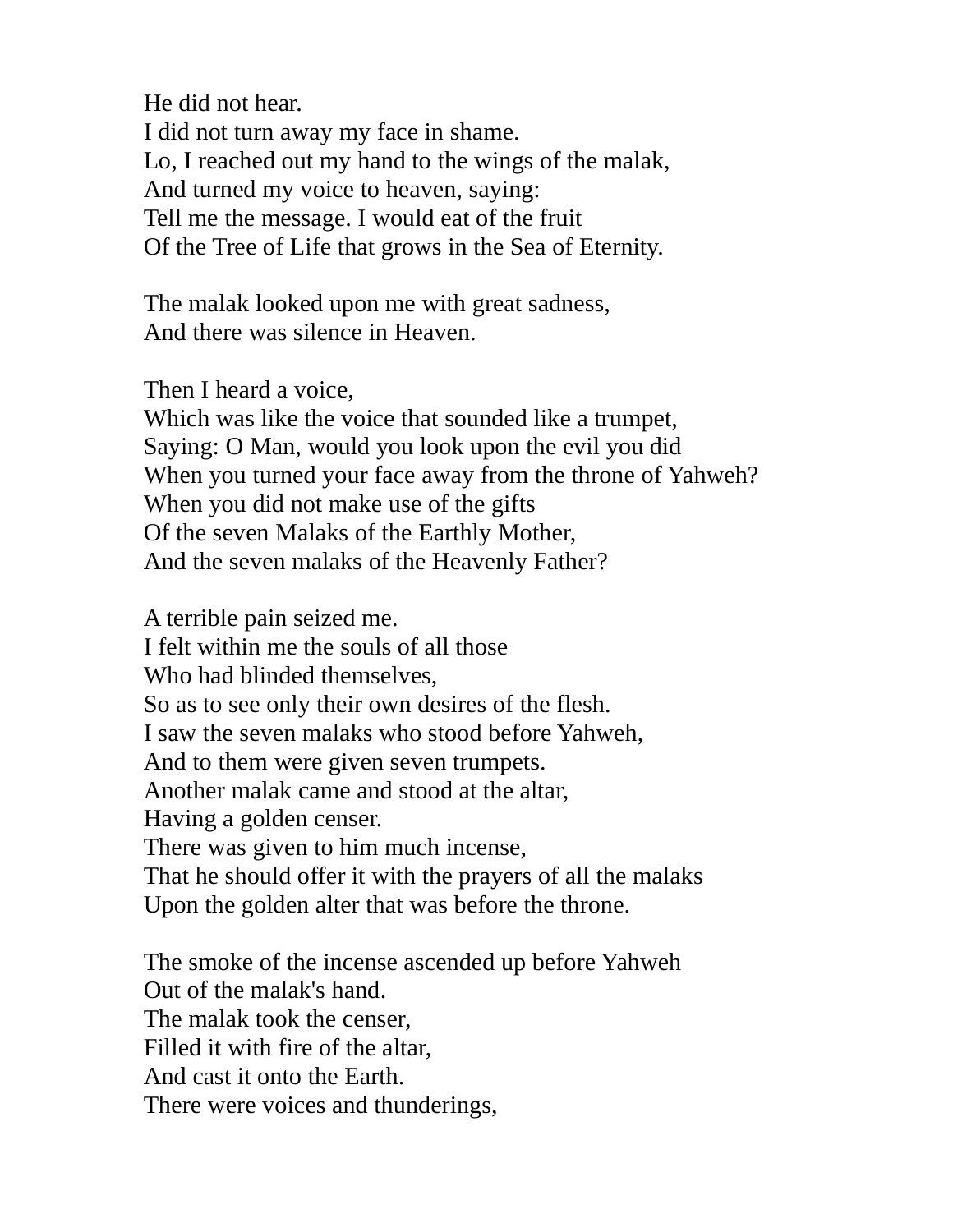Lightnings and earthquakes. The seven malaks that had the seven trumpets Prepared themselves to sound.

The first malak sounded. There followed hail and fire mixed with blood, And they were cast upon the Earth. The green forests and trees were burnt up, And all the green grass shrivelled to cinders.

The second malak sounded. A great mountain burning with fire Was cast into the sea, And blood rose from the earth as a vapor.

The fourth malak sounded. There was a great earthquake. The sun became as black as sackcloth of hair, And the moon became as blood.

The fifth malak sounded. The stars of heaven fell onto the earth, Like figs from a fig tree Shaken by a mighty wind.

The sixth malak sounded. The heaven departed as a scroll when it is rolled together. Over the whole earth there was not one tree, Nor one flower, nor one blade of grass. I stood on the earth, And my feet sank into the soil, Soft and thick with blood, Stretching as far as the eye could see. All over the earth was silence.

The seventh malak sounded.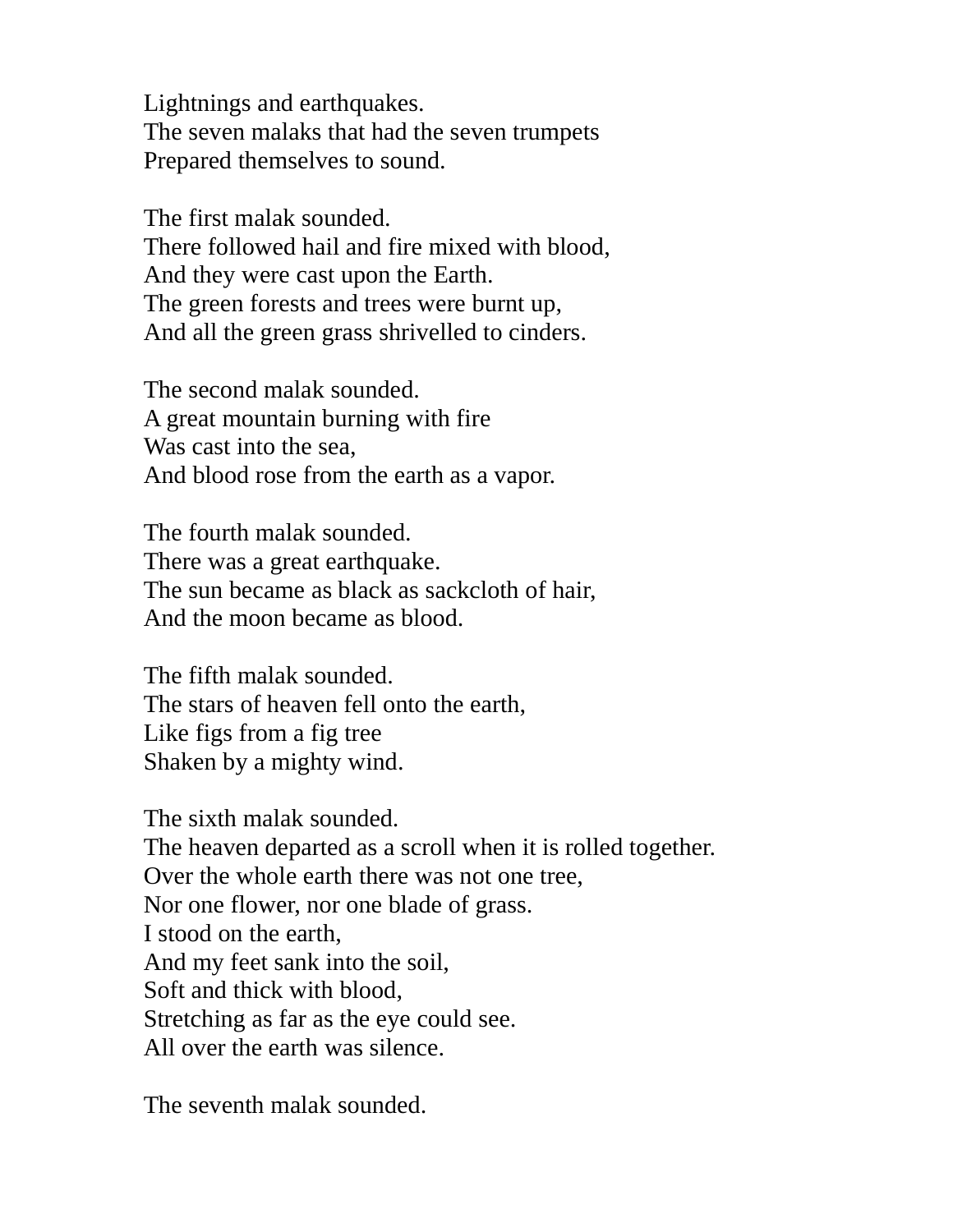I saw a mighty being come down from Heaven, Clothed with a cloud, And a rainbow on his head. His face was as is it were the Sun, And his feet were pillars of fire. He had in his hand a book open. He set his right foot upon the sea, and his left foot on the earth. He cried with a loud voice, which was wondrous to hear: O Man, would you have this vision come to pass? I answered: You know I would do anything So that these terrible things might not come to pass.

He spoke: Man created these powers of destruction. He made them from his own mind. He turned his face away From the malaks of the Heavenly Father and the Earthly Mother. He fashioned his own destruction.

I spoke: Then is there no hope, bright malak? A blazing light streamed like a river from his hands As he answered: There is always hope, O you for whom Heaven and Earth were created.

Then the malak

(He who stood upon the sea, and upon the earth) Lifted up his hand to heaven, And swore by him who lives for ever and ever, Who created heaven and the things that are there, And the Earth, and the things that are there, And the sea, and the things that are there, That there should be time no longer. In the days of the voice of the seventh malak, When he begins to sound, The mystery of Yahweh will be revealed to those Who have eaten from the Tree of Life Which stands forever in the Eternal Sea.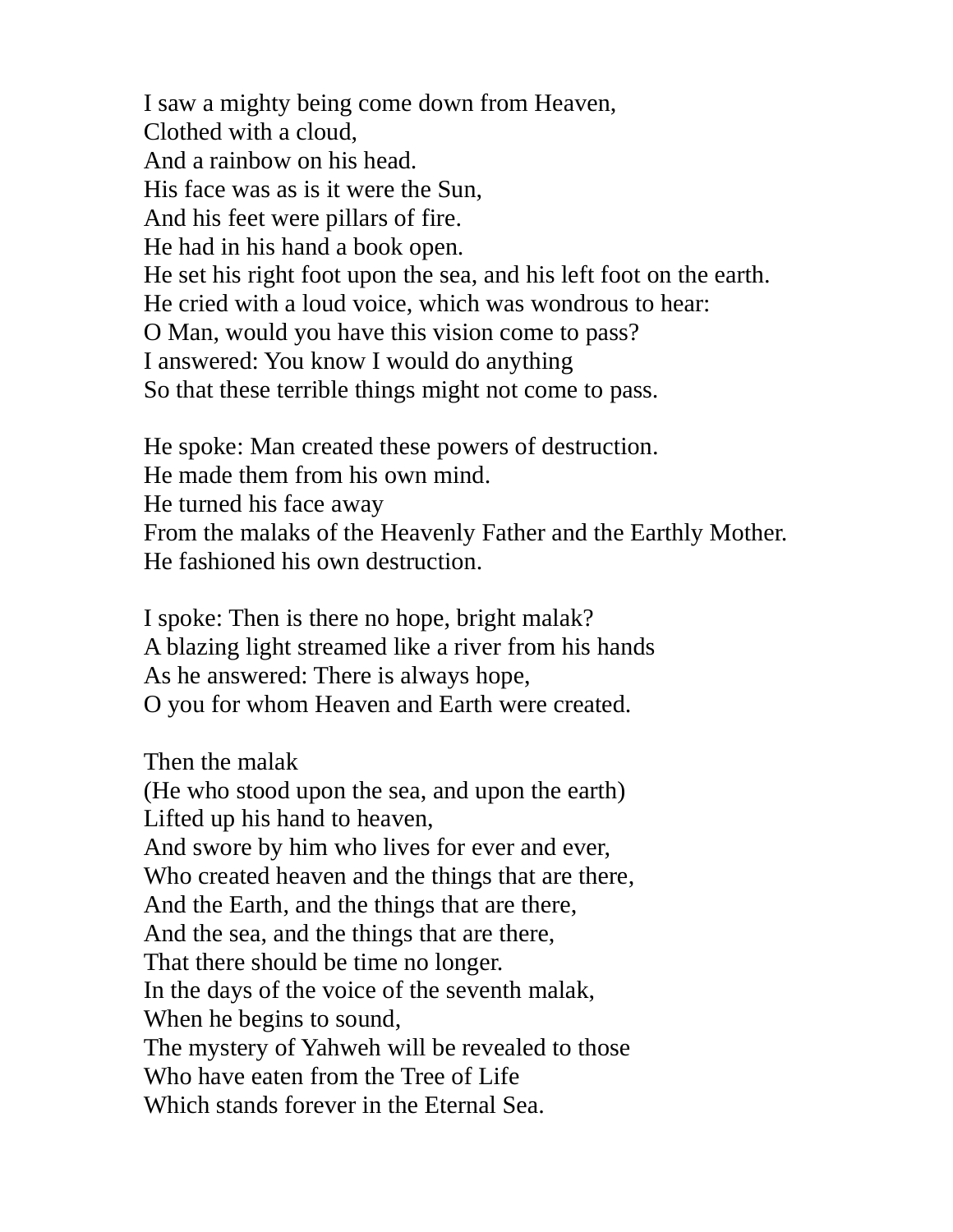The voice spoke again, saying: Go, take the book that is in the hand of the malak, Who stands upon the sea and upon the earth. I went to the malak, and said to him: Give me the book, For I would eat from the Tree of Life Which stands in the middle of the Eternal Sea. The malak gave to me the book. I opened the book, and I read in it What had always been, what was now, and what would come to pass.

I saw the holocaust that would engulf the Earth. The great destruction That would drown all her people in oceans of blood. I saw too the eternity of man And the endless forgiveness of the Almighty. The souls of men were as blank pages in the book, Always ready for a new song to be inscribed.

I lifted up my face To the seven Malaks of the Earthly Mother, And the seven Malaks of the Heavenly Father. I felt my feet touching the holy brow of the Earthly Mother, And my fingers touching the holy feet of the Heavenly Father. I uttered a hymn of thanksgiving: I thank you, heavenly Father, Because you put me at a source of running streams, At a living spring in a land of drought, Watering an eternal garden of wonders. The Tree of Life, Mystery of mysteries, Growing everlasting branches for eternal planting, To sink their roots into the stream of life from an eternal source. You, Heavenly Father, Protect their fruits With the malaks of day and night,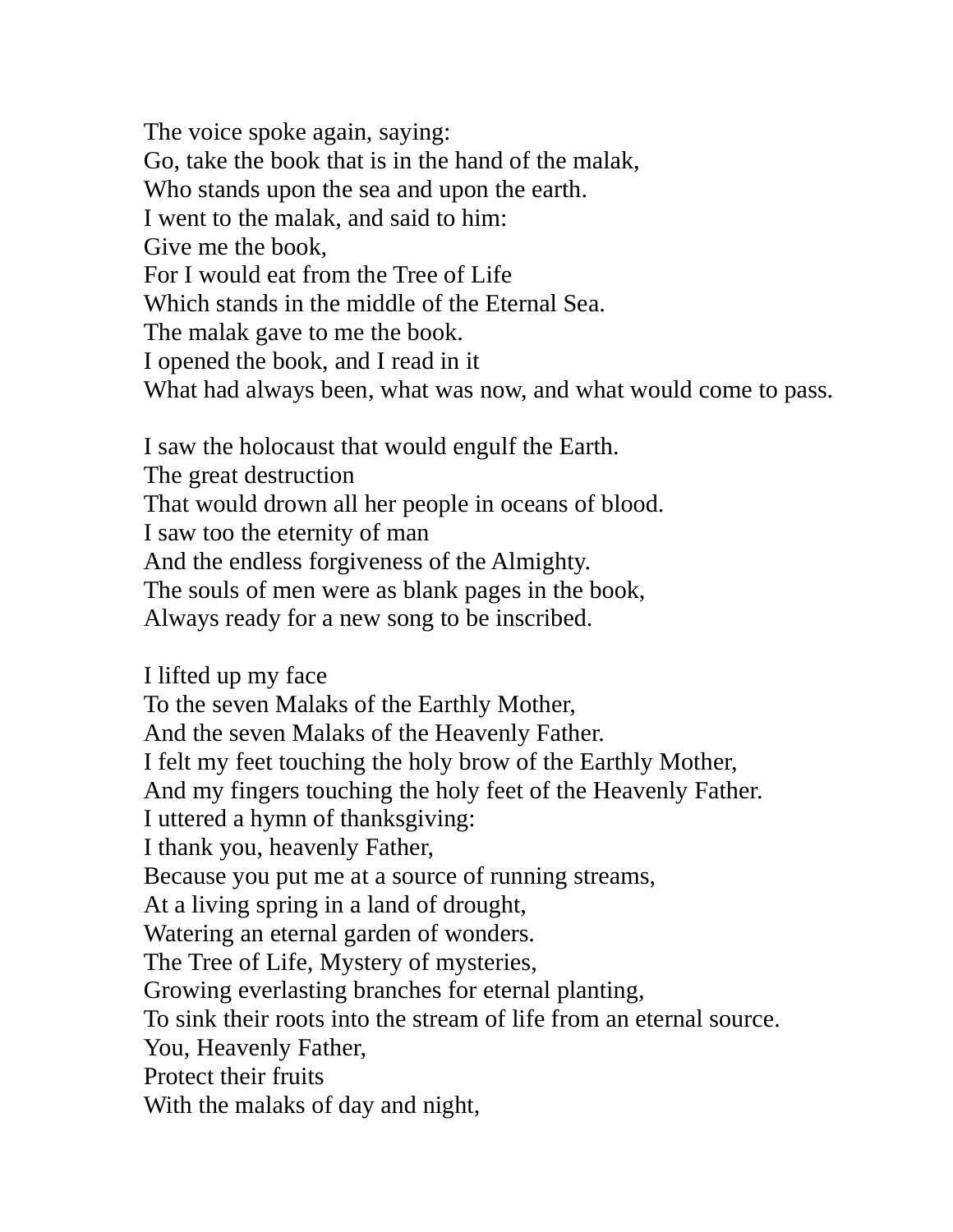And with flames of Eternal Light lighting every way.

Again the voice spoke. Again my eyes were drawn away From the splendors of the realm of light: Heed, O man! You may walk on the right path, And walk in the presence of the malaks. You may sing of the Earthly Mother by day, And of the Heavenly Father by night. Through your being courses the golden stream of the Law. Would you leave your brothers To plunge through the gaping chasm of blood, As the pain-wracked Earth shudders and groans Under her chains of stone? Can you drink from the cup of eternal life, While your brothers die of thirst?

My heart was heavy with compassion.

I looked. Lo,

There appeared a great wonder in heaven.

A woman clothed with the sun, the moon under her feet,

And upon her head a crown of seven stars.

I knew she was the source of running streams,

The mother of the forests.

I stood upon the sand of the sea, And saw a beast rise up out of the sea. From his nostrils wafted foul and loathsome air. Where he rose from the sea, the clear waters turned to slime. His body was covered with black and steaming stone.

The woman clothed with the sun Reached out her arms to the beast. The beast drew near, and embraced her. Lo, her skin of pearl withered beneath his foul breath,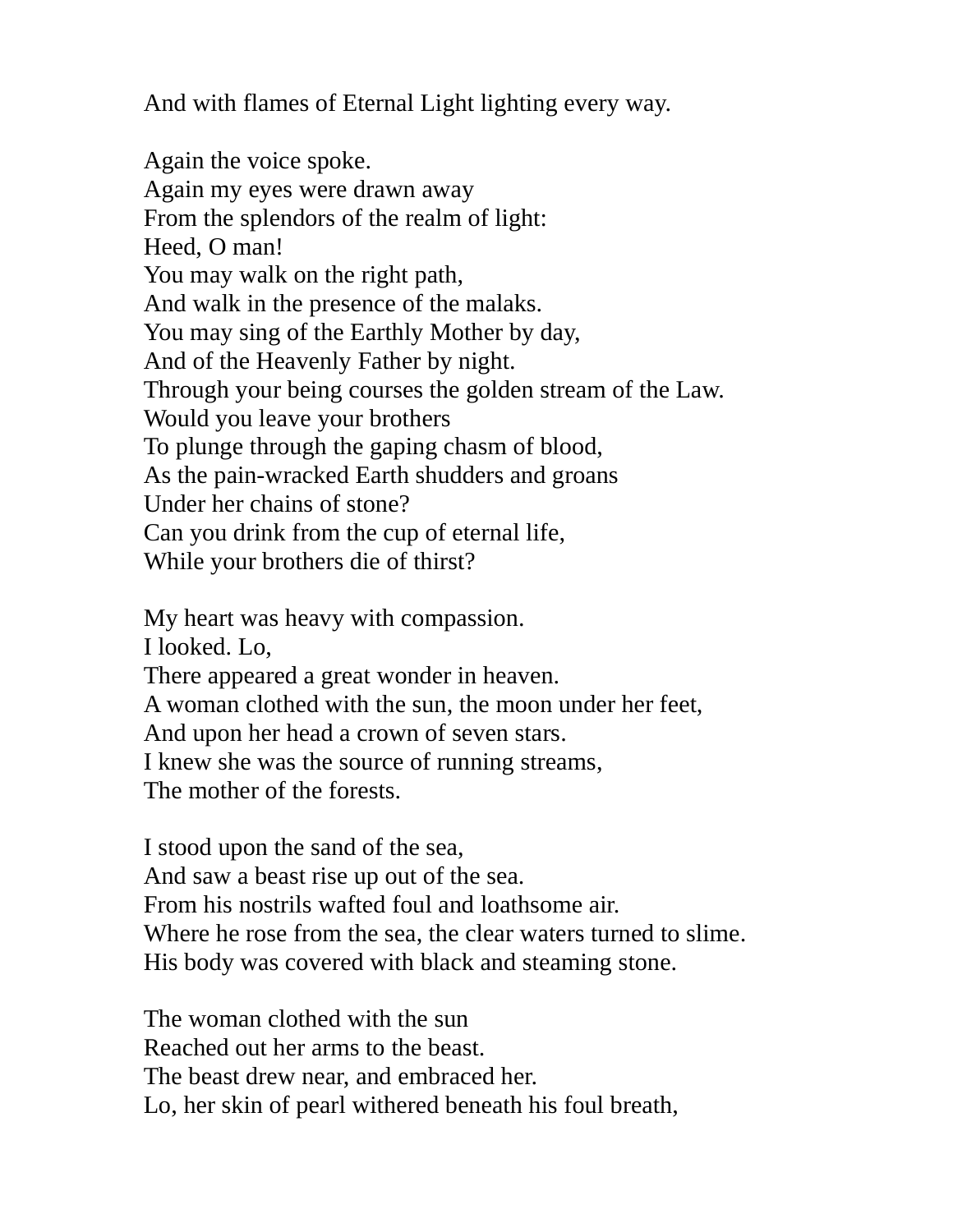Her back was broken by his arms of crushing rock, And with tears of blood she sank into the pool of slime.

From the mouth of this beast there poured armies of men, Brandishing swords and fighting one with the other. They fought with a terrible anger. They cut off their own limbs, and clawed out their own eyes, Until they fell into the pit of slime, Screaming in agony and pain.

I stepped to the edge of the pool, and reached down my hand. I could see the swirling maelstrom of blood, And the men trapped in it like flies in a web. I spoke in a loud voice, saying: Brothers, drop your swords, take hold of my hand. Leave off this defiling and desecration Of she who gave you birth, And he who gave you your inheritance. For you the days of buying and selling are over. And over, too, the days of hunting and killing. He who leads into captivity, will go into captivity, He who kills with the sword, must be killed by the sword. The merchants of the earth will weep and mourn Because no man buys their merchandise any more. The merchants of gold, silver, precious stones, Pearls, fine linen, purple dyes, silk, scarlet, Marble, beasts, sheep horses, Chariots, slaves, and souls of men. All these things you cannot buy and sell, For all is buried in a sea of blood, Because you turned your back on your father and mother. You worshipped the beast who would build a paradise of stone. Drop your swords, my brothers, and take hold of my hand!

As our fingers clasped, I saw in the distance a great city,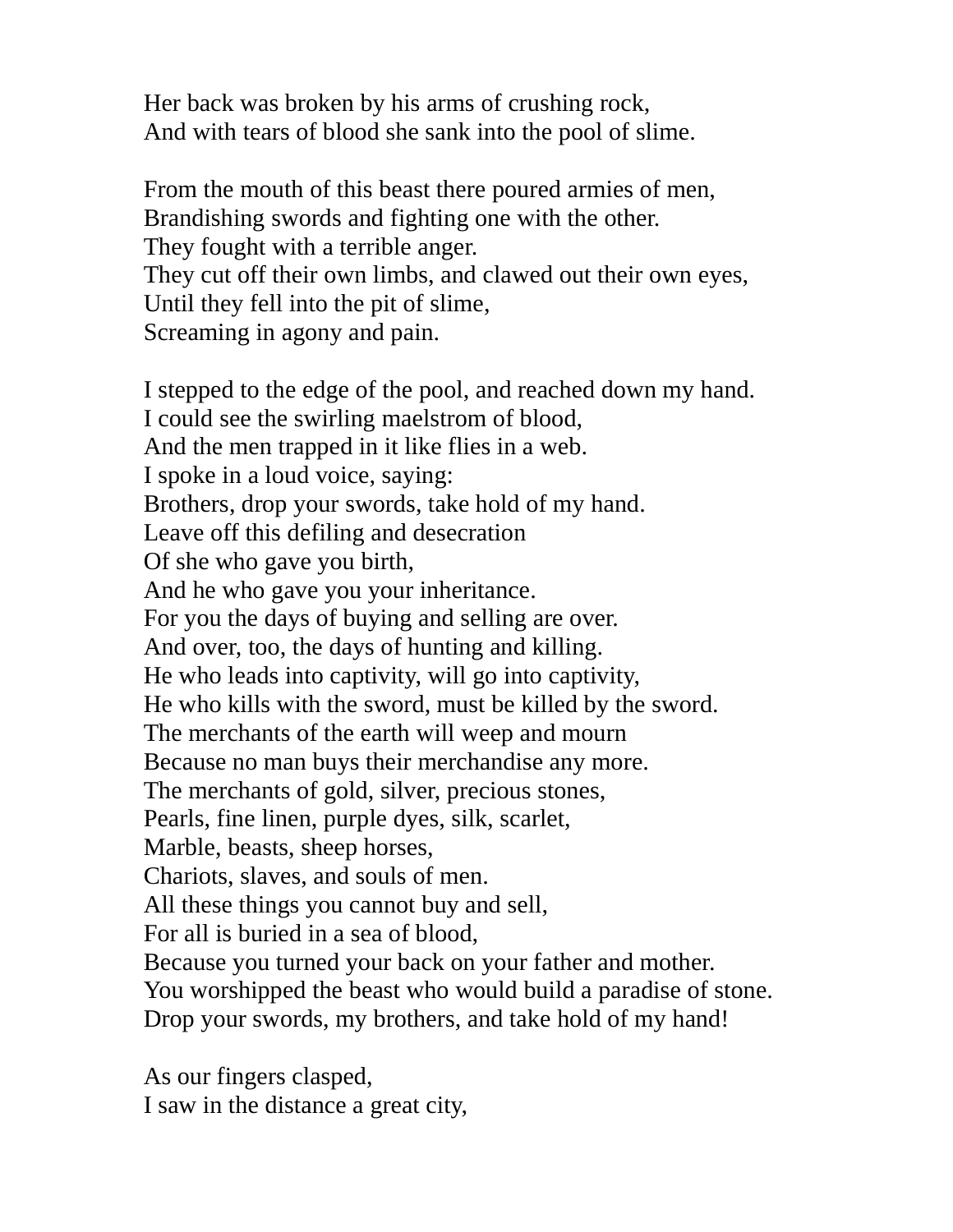White and shining on the far horizon, glowing alabaster. There were voices, thunders, lightnings, And there was a great earthquake, Such as was not since men were on the Earth, So mighty an earthquake, and so great. The great city was divided into three parts, And the cities of the nations fell. The great city came in remembrance before Yahweh To give to her the cup of the wine Of the fierceness of His wrath.

Every island fled away, And the mountains were not found. There fell upon men a great hail out of heaven, Every stone about the weight of a talent. A mighty malak took up a stone like a great millstone, And threw it into the sea, saying: Thus, with violence shall the great city be thrown down, And will never be found at all.

The voice of harpists, musicians, pipers, Singers, and trumpeters, Shall be heard no more in you. No craftsmen, of whatever craft he be, Shall be found anymore in you. The sound of the millstone shall be heard no more in you. The light of the candle will shine no more in you. The voice of the bridegroom, and of the bride, Shall be heard no more in you. Your merchants were great men of the Earth. By their sorceries all nations were deceived. In her was found the blood of prophets and saints, All those who were killed upon Earth.

My brothers laid hold of my hand. They struggled out of the pool of slime,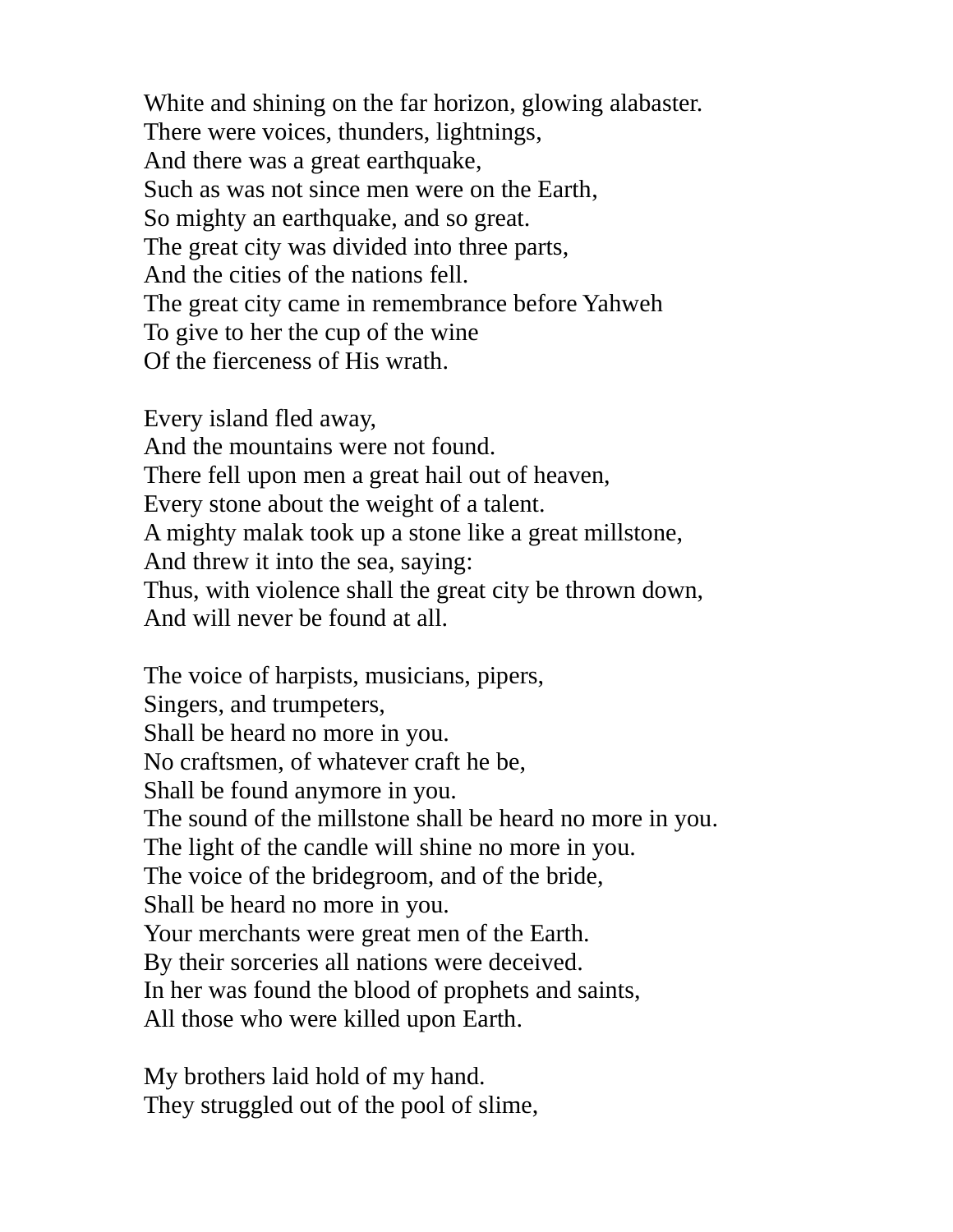And stood bewildered on the sea of sand. The skies opened, and washed their naked bodies with rain. I heard a voice from heaven, as the voice of many waters, As the voice of great thunder. I heard the sound of harpists playing their harps, And they sang a new song before the throne.

I saw another malak fly in the midst of Heaven, Having the songs of day and night, And the everlasting gospel to preach to those who dwell on the Earth, To those who climbed from the pit of slime, And stand naked and washed by rain before the throne. The malak cried out: Fear Yahweh, and give glory to Him. The hour of His judgment has come. Worship Him who made Heaven and Earth, The sea, and the fountains of waters.

I saw Heaven open, and beheld a white horse. He who sat upon him is called Faithful and True. He judges in righteousness. His eyes were like a flame of fire, On His head were many crowns. He was cloaked in blazing light, And His feet were bare. His name is called: The Word of Yahweh. The holy brethren followed Him upon white horses, Clothed in fine linen, white and clean. They entered the eternal Infinite Garden, In whose middle stands the Tree of Life.

The rain-washed naked throngs came before them, Trembling to receive their judgment. Their sins were many, and they had defiled the Earth. Yea, they destroyed the creatures of the land and sea, Poisoned the ground, fouled the air, And buried alive the mother who gave them birth.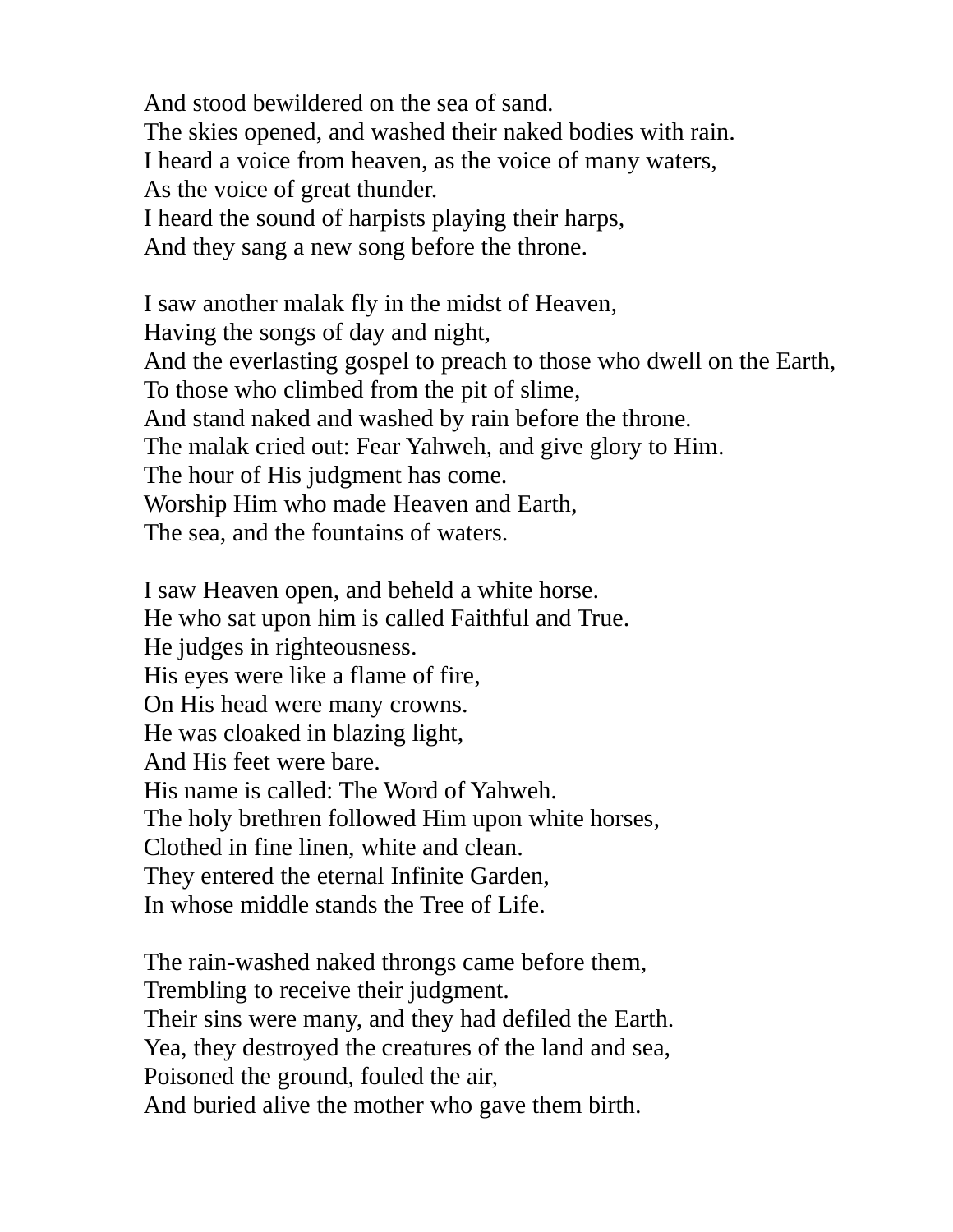I did not see what happened to them, for my vision changed. I saw a new Heaven and a new Earth. The first Heaven and the first Earth had passed away, And there was no more sea. I saw the holy city of the brethren Coming down from Yahweh out of Heaven, Prepared like a bride adorned for her husband. I heard a great voice out of heaven, saying: Lo, the mountain of the Master's house Is established in the top of the mountains And is exalted above the hills. All people will flow to it. Come, let us go up to the mountain of the King, To the house of Yahweh. He will teach us of His ways, And we will walk in His paths. Out of the set-apart brethren will go forth the Law. Behold, the Tabernacle of Yahweh is with men. He will dwell with them, and they will be His people, Yahweh Himself will be with them, and be their Father. Yahweh will wipe away all tears from their eyes. There will be no more death, No sorrow, nor crying. Nor shall there be any more pain, For the former things are all passed away. Those who made war will beat their swords into plowshares, And their spears into pruning hooks. Nation will not lift up sword against nation, Nor will they learn war anymore, For the former things are passed away.

He spoke again: Behold, I make all things new. I am Aleph and Tau, the Beginning and the End. I will give to him who thirsts the Fountain of the Water of Life, freely. He who overcomes will inherit all things.